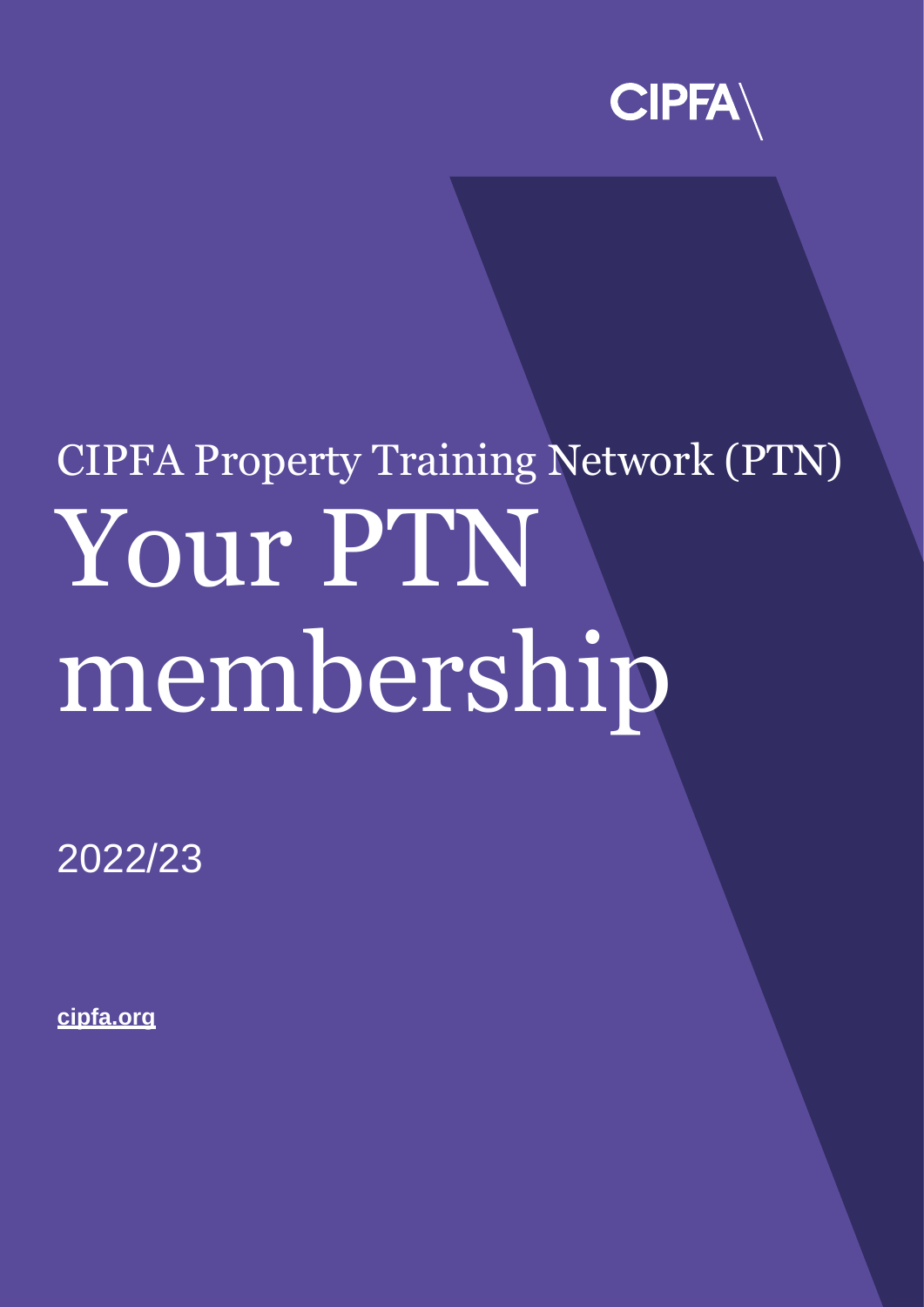## CIPFA Property

- CIPFA Property is a trusted partner to public finance, property, housing and highways professionals in their delivery of efficient management of land, buildings and highway infrastructure assets.
- Managing public sector assets effectively can deliver value for money, enhance public services and create wider economic, environmental and social outcomes for local communities.

## Your PTN subscription provides

- Attendance at PTN events including the CIPFA Property and Housing Conference 2023 using your pre-paid PTN places
- Self-assessment checklist, enabling you to evaluate Asset Management skill and competency gaps in your Organisation
- **EXEC** Technical advice from expert advisors and the ability to ask questions of other network members via our team
- **Eligible for discounts off our Condition Survey and Fire Risk** Assessment services as well as our AssetManager.NET software
- Eligible for discounts off our popular Diploma in Public Sector Asset Management and Certificate in Asset Valuation
- Log on to 'My CIPFA' or register at **<http://www.cipfa.org/register>** to access a wealth of subscriber content, book onto events and view your pre-paid account balance
- Opportunities for networking, career development and CPD
- Free Guide to Local Authority and Public Sector Asset Management (selling for £270 on our website)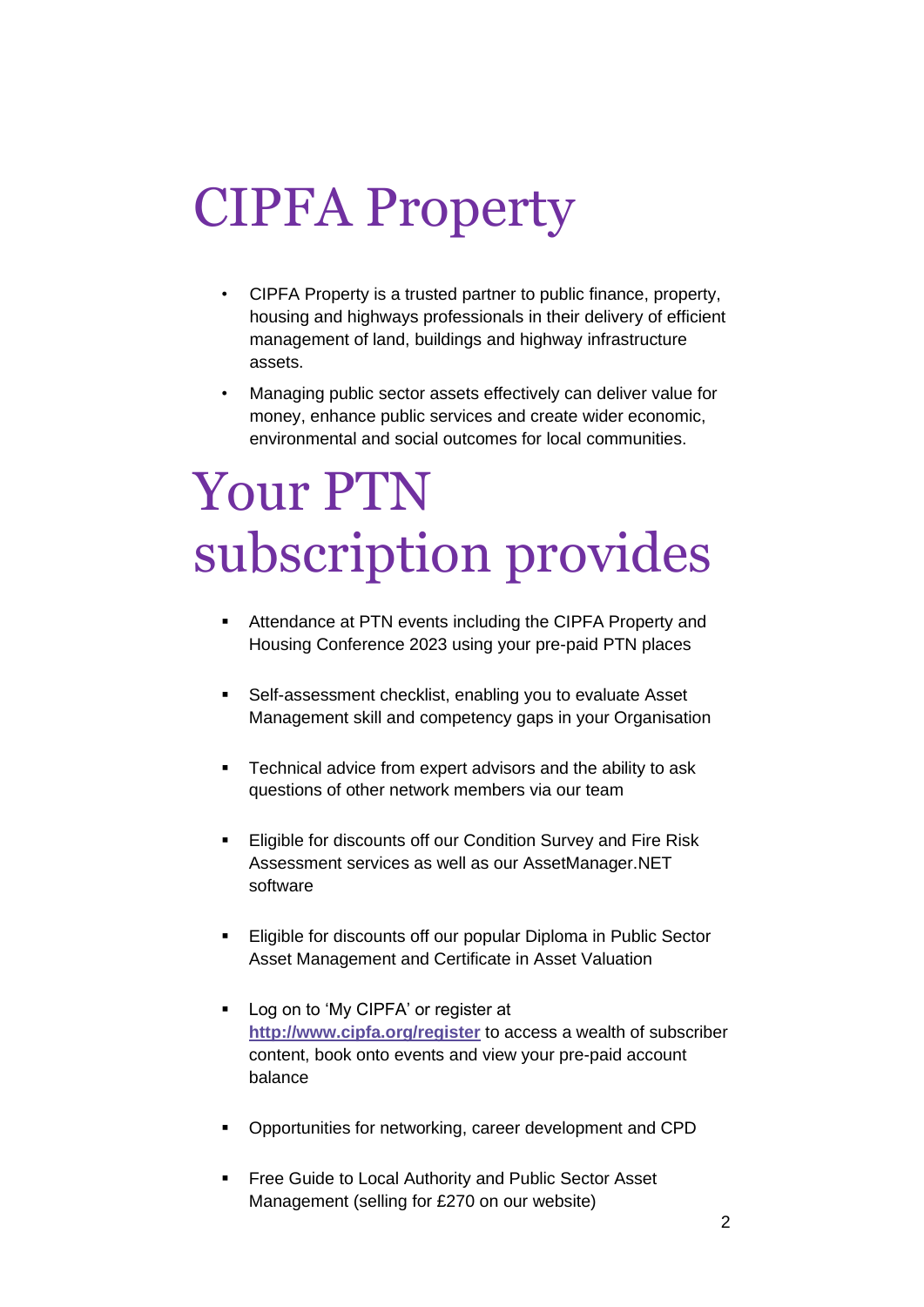## Welcome to the PTN

The PTN network is essential for anyone starting a career or looking to update their knowledge and skills in the management of a public sector land, buildings and highways infrastructure portfolio. These are very challenging times for the public sector confronted with:

• covid 19 budget pressures requires a fundamental review of operational property portfolios to consolidate new ways of working and achieve the right balance between working from home and the office.

• health and social care, keeping people in hospital even though they are well enough to be discharged but not well enough to go straight home is a major challenge. What are the asset management solutions?

• climate change, what has been the legacy of COP 26 in Glasgow? Is the need to deliver carbon neutral targets for councils and communities moving beyond promises to tangible change on the ground?

• a more commercial approach by local authorities, seeking opportunities to generate more income and to generally be more business-like.

• the need for economic growth, regeneration and "levelling up". How can we "build back better" and "build back greener"?

• the housing crisis, with a COVID legacy of rent arrears and withdrawal of additional support through the benefits system, will homelessness begin to increase? Releasing land to build more homes has never been more important.

• increasing need for partnership working, what will be the Government's proposed public procurement legislative changes? Will it enable the partnership working we need to re-build our communities?

The PTN will provide you with a vital tool in ensuring you stay up-todate with the latest developments, legislative and technical issues.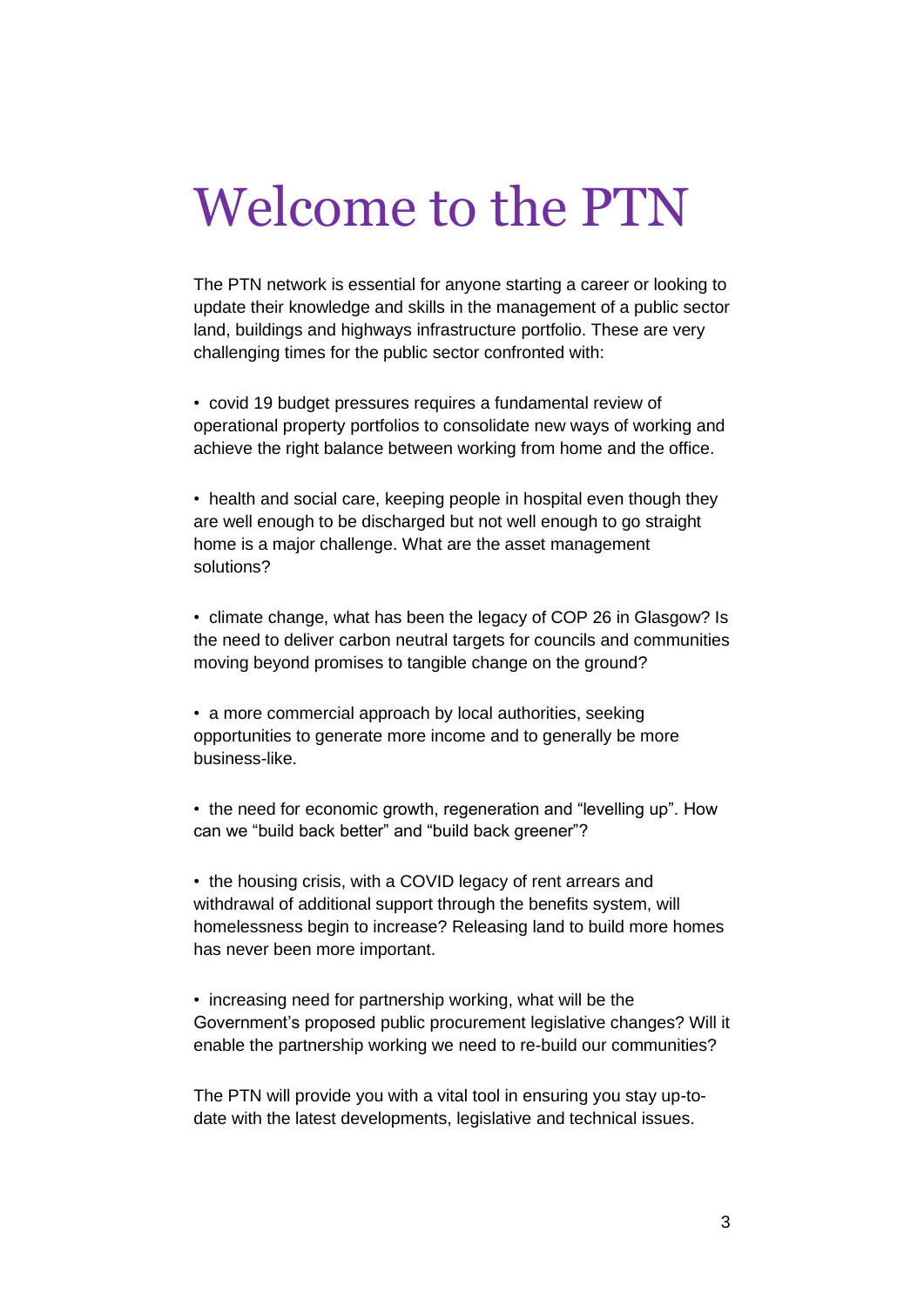## Programme of events

The webinar format, established in response to COVID allows access to our webinars from across the UK and the rest of the world.



## **13 January, 17 November 2022, 12 January 2023**

### **Practical Implementation of Corporate Landlord**

The term 'Corporate Landlord' is regularly bandied about, but what does it actually mean in practice?

CIPFA Property have been invited into numerous organisations to review their approaches and how close to the 'ideal' they are. We have found that the absence of a Corporate Landlord approach makes it difficult for asset management to contribute to corporate priorities. Clearly, the principles of Corporate Landlord are sound, and when operated appropriately it has the potential to deliver effective, efficient and even agile property services.

The aim of this event is to provide some practical clarity about options within the approach, and to determine how it can be used to best effect within a public sector organisation.



### **The International Financial Reporting Standard 16 (IFRS 16)**

What does the new reporting standard IFRS 16 mean for valuers and how do you prepare for its introduction? IFRS 16 provides clear guidance to accountants on what they need to do to implement the new reporting standard, but it is silent on the role of valuers. This webinar will introduce the new standard and set out what valuers need to do to provide the information that accountants will be demanding.



### **9 March, 25 May, 24 November 2022,**

#### **Introduction to Asset Management**

The value of pro-active management of public sector assets is becoming increasingly recognised in both the UK and across the world.

We will be running a series of webinars to introduce those new to public sector asset management, or those requiring an overview to the concept.

As a follow-up to the publication of our Guide to Local Authority and Public Sector Asset Management (free to PTN members) we will provide a general introduction to asset management and what you need to put in place to implement a successful approach.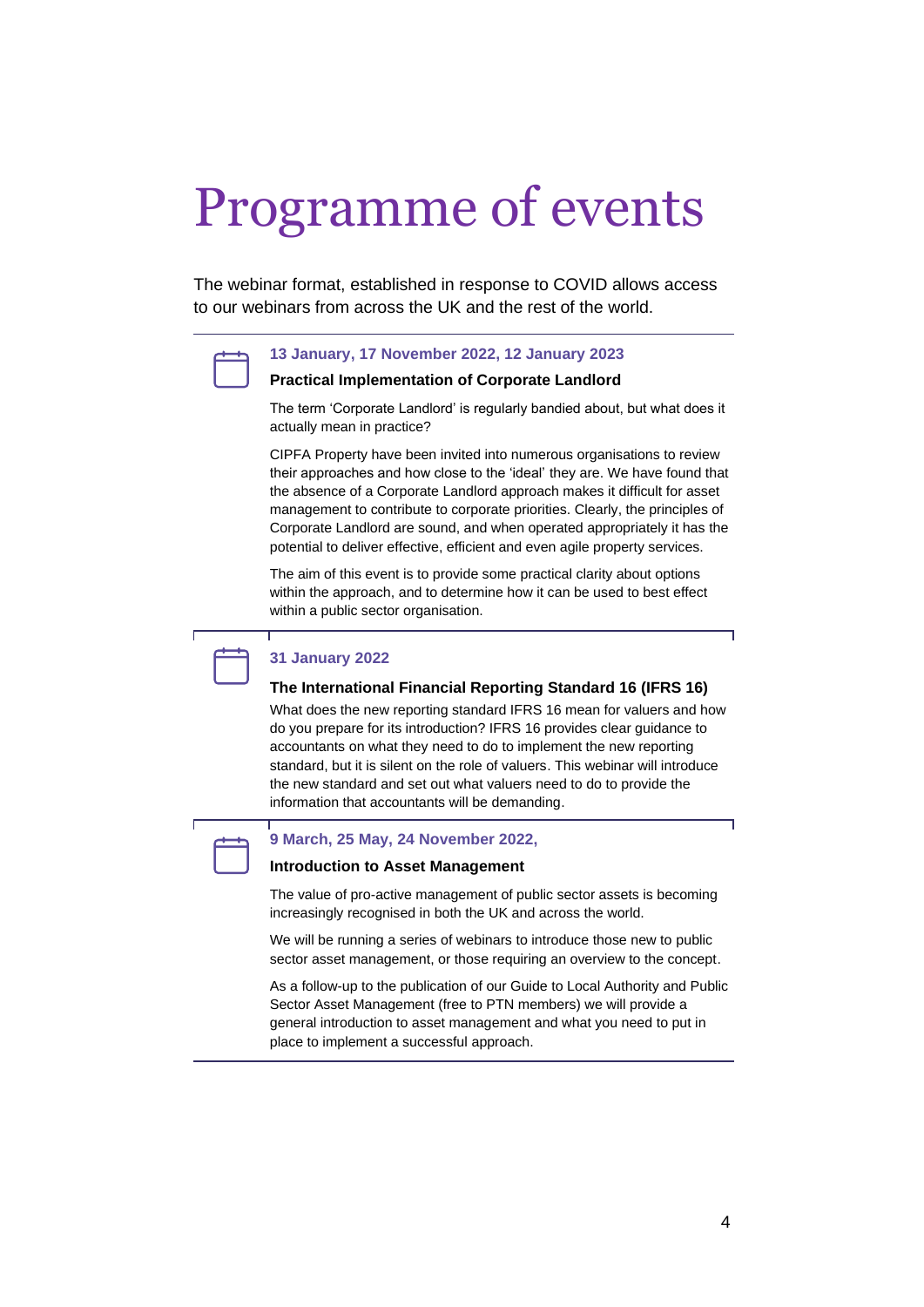#### **15 March, 30 November, 2022**

### **Compliance Health and Safety with Zurich**

If you are responsible for public sector assets whether they be roads, footpaths, public buildings, schools, leisure and recreation facilities, you could find yourself in court if there has been an injury or fatality. Injury or fatality could result from a vehicle collision with a road-side tree or other highway asset, an accident whilst walking along a footpath or right of way, food poisoning, legionella or simple slips and trips by visitors to leisure centres or public buildings.

In the case of a fatality there is likely to be an inquest and the Coroner may require the local authority or other public agencies to give evidence – even if no further legal action is pursued.

Zurich Insurance working with CIPFA Property have assembled a group of legal experts with considerable experience of proceedings following an injury or fatality. They will carry out a simulated court case setting out evidence and carrying out cross-examination of witnesses.

#### **22 March, 22 June, 20 September 2022**

#### **Introduction to Local Authority Property Asset Valuation**

This CIPFA Asset Valuation event is intended to provide an entry level introduction to, and high-level understanding of the requirements and process of undertaking local authority asset valuations for financial statements. The event is aimed at valuers and finance professionals that are new to this area and want to gain a non-technical introduction to the topic.

When first introduced to the world of asset valuations for local authority accounts, the whole thing can be a little daunting, with so much terminology and seemingly impenetrable language within both the valuation and accounting standards. This event will cut through that language, help provide an understanding of what the standards expect and, offer some practical tips along the way.

## **29 March, 8 September 2022**

#### **Integrating Health and Social Care through Asset Management**

COVID has left huge backlogs of medical care with an elective care waiting list of 5.7 million which some have predicted could increase to 13 million. Although the total number of NHS hospital beds has more than halved over the last 30 years, putting in place a health and care infrastructure that meets the needs of local communities is just as important as the total numbers of beds.

Keeping people in hospital who are well enough to be discharged but not well enough to go home costs more money and provides poorer care. Sector experts will share their insight and case studies of successful projects that have helped to get the right balance of health and social care facilities.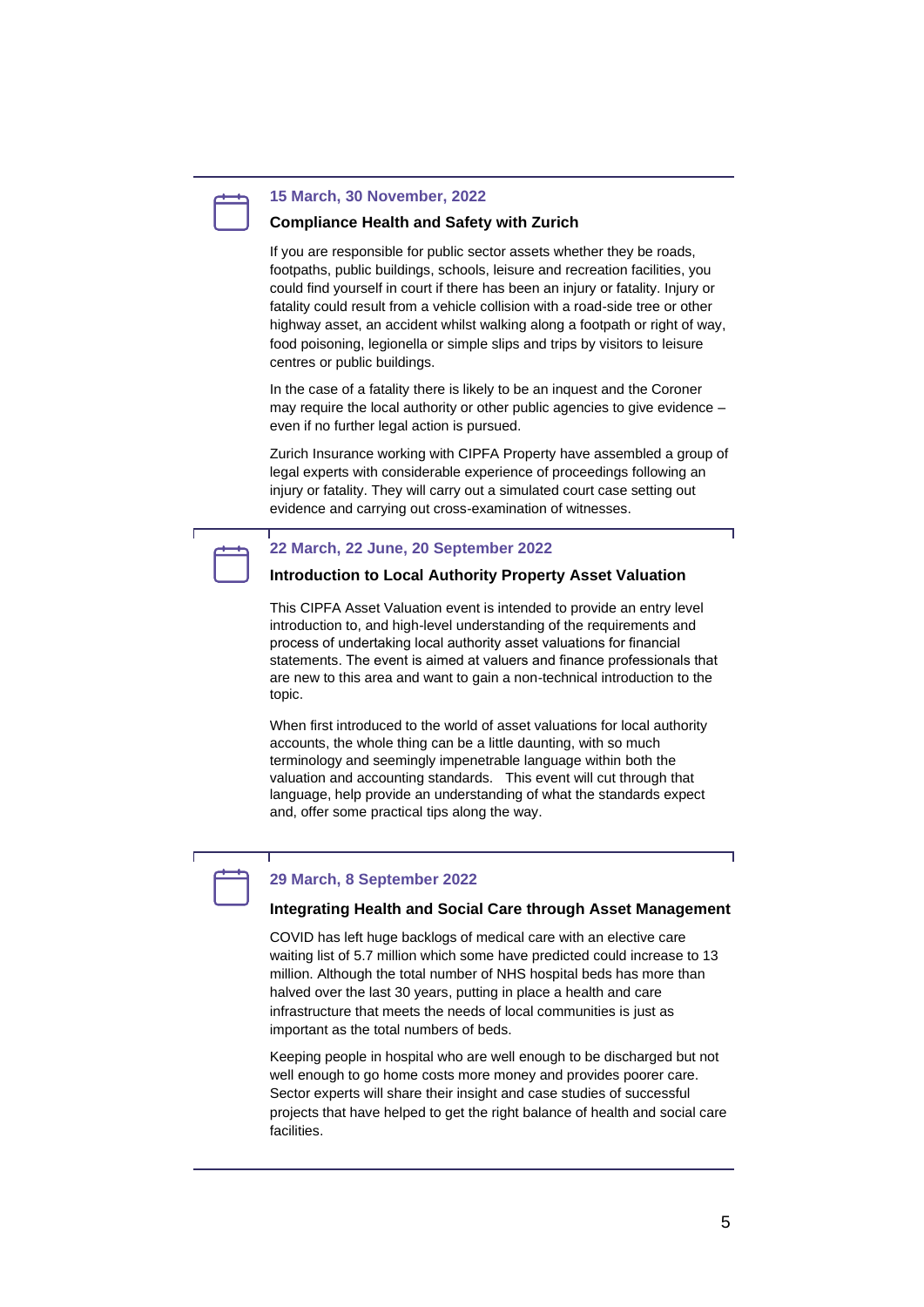

#### **27 April, 11 October 2022**

### **Managing Surplus Property**

COVID-19 has accelerated the moves towards greater working from home and use of mobile technologies. This has prompted many public sector organisations to review their property portfolios and in particular offices and other workplaces. This will undoubtedly result in more property being declared surplus to operational requirements. This webinar will explore how to manage this and other surplus property to maximise financial, economic and social value.

## **26 May, 22 November 2022**

## **PFI Exit Strategies**

Many local authorities have underestimated the time, resources and complexity involved in managing the end of PFI (Private Finance Initiative) contracts. This is the conclusion by the public spending watchdog the National Audit Office (NAO).

There are currently more than 700 PFI contracts, with most expiring from 2025. Most if not all of the in-house experts who were involved in setting up PFIs will have left, taking their considerable local knowledge with them.

In this event we will hear from PFI experts who have already managed the successful transition of PFI contracts to new arrangements.



#### **15 June, 6 October 2022**

### **The Procurement Journey post Brexit**

What is the future for public sector procurement? The Transforming Public Procurement Green Paper set out the changes that the Government wished to make and the legislation will be set out in 2022.

This event provides an essential introduction to undertaking procurement exercises in the public sector and will bring you up to date with new arrangements and best practice. We've called it the procurement journey because it starts with initial inception and will take you through stage-bystage right through to post project review, including the essential considerations for management once a contract is in place.

## **21 June 2022**

### **Building Back Better and Greener**

How are we responding to the legacy of COVID and what can the public sector do to kick start the recovery and regeneration process for town centres? What is the Government's Levelling Up agenda and to what extent has it begun to move from rhetoric to reality?

We will set out processes to challenge and review your property portfolio to obtain maximum value from new ways of working. We will share with you some of the latest research and case studies from those who have already started their regeneration journey and examine opportunities to contribute to a zero-carbon future.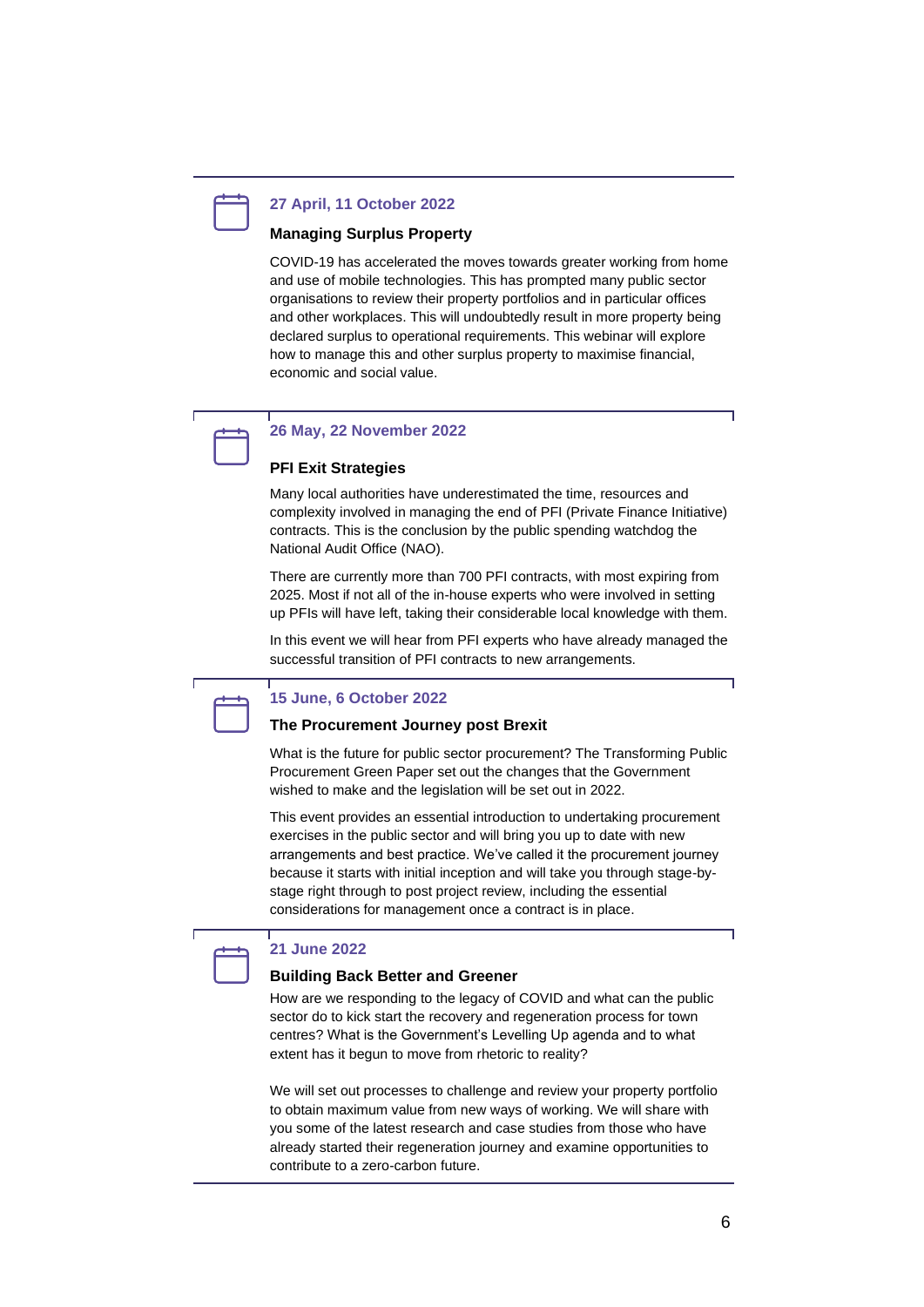### **3 November, 8 November, 9 November 2022**

### **Capital Accounting Asset Valuations – Avoiding the Pitfalls**

As ever, this is a challenging period for asset valuation. Against the backdrop of the perfect storm of Covid, Brexit and increased local audit scrutiny, we'll take time to explore the implications together with the aim of equipping you with the best chance of a successful valuation programme.

Through a combination of presentations, exercises and discussion, this popular event will look at a range of valuation situations and scenarios, focusing on practical application of the CIPFA Code and RICS 'Red Book'.

In addition, delegates will be updated on the very latest standards, issues and challenges in local authority asset valuations.

If you're keen to learn more about valuation of local authority assets for accounting purposes and to share experiences with other practitioners, then this event is a must.

Full details of these events will be available at **[www.cipfa.org/events](http://www.cipfa.org/events)** or contact one of the advisors for further details.

## Features and benefits

The Property Training Network (PTN) will enable you to:

• Introduce new members of your teams to effective and efficient approaches to asset management, valuation and commercial property investments.

• Update your knowledge and skills with the latest good practice on managing public sector property estates and assets.

• Optimise the financial, environmental, social and economic benefits from your property portfolio through practical guidance – avoiding the pitfalls.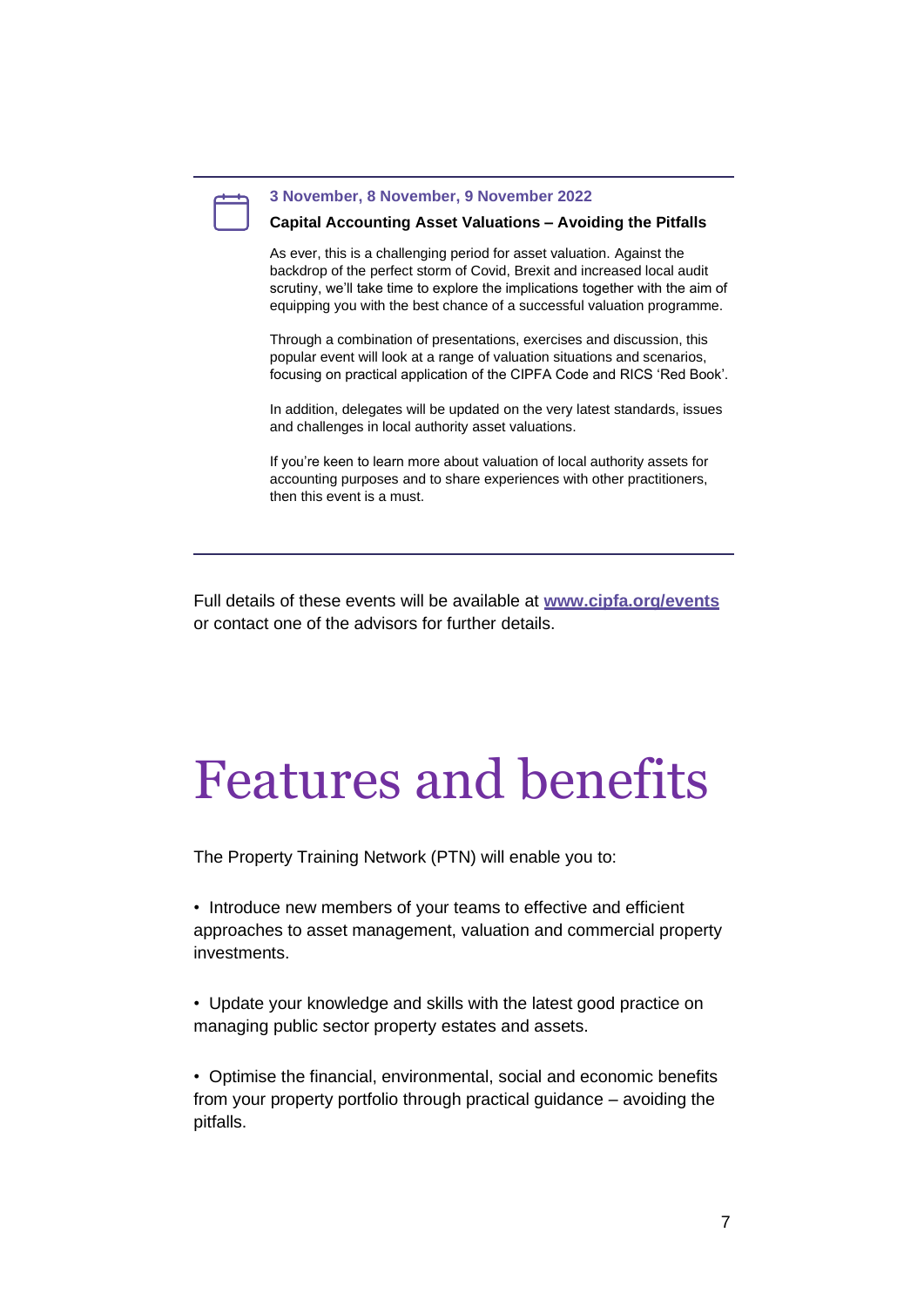## PTN Members additional offers

- Limited FREE Structured Health Check for Asset Management
- FREE Self-assessment checklist enabling you to evaluate Asset Management skill and competency gaps in your organisation
- **Eligible for discounts off our Condition Survey and Fire Risk** Assessment services as well as our AssetManager.NET software
- **Eligible for discounts off our qualification courses including our** popular Certificate in Asset Valuation and Diploma in Public Sector Asset Management

## **FREE Guide to Local Authority and Public Sector Asset Management (worth £270)**

Our guide to local authority and public sector asset management is free to all PTN members. It provides practical support on asset management in local government and throughout the public sector.

Focused on the management of public sector property, buildings and infrastructure, A Guide to Local Authority and Public Sector Asset Management is a clear and comprehensive explanation of all you need to know.

While previous guides focused on specific areas of asset management, our new publication provides senior public sector managers with a guide to both strategic leadership and governance, as well as day-to-day practical matters.

The guidance also responds to the changing objectives of UK local authorities, including the need to build more homes and to address locally declared climate emergencies.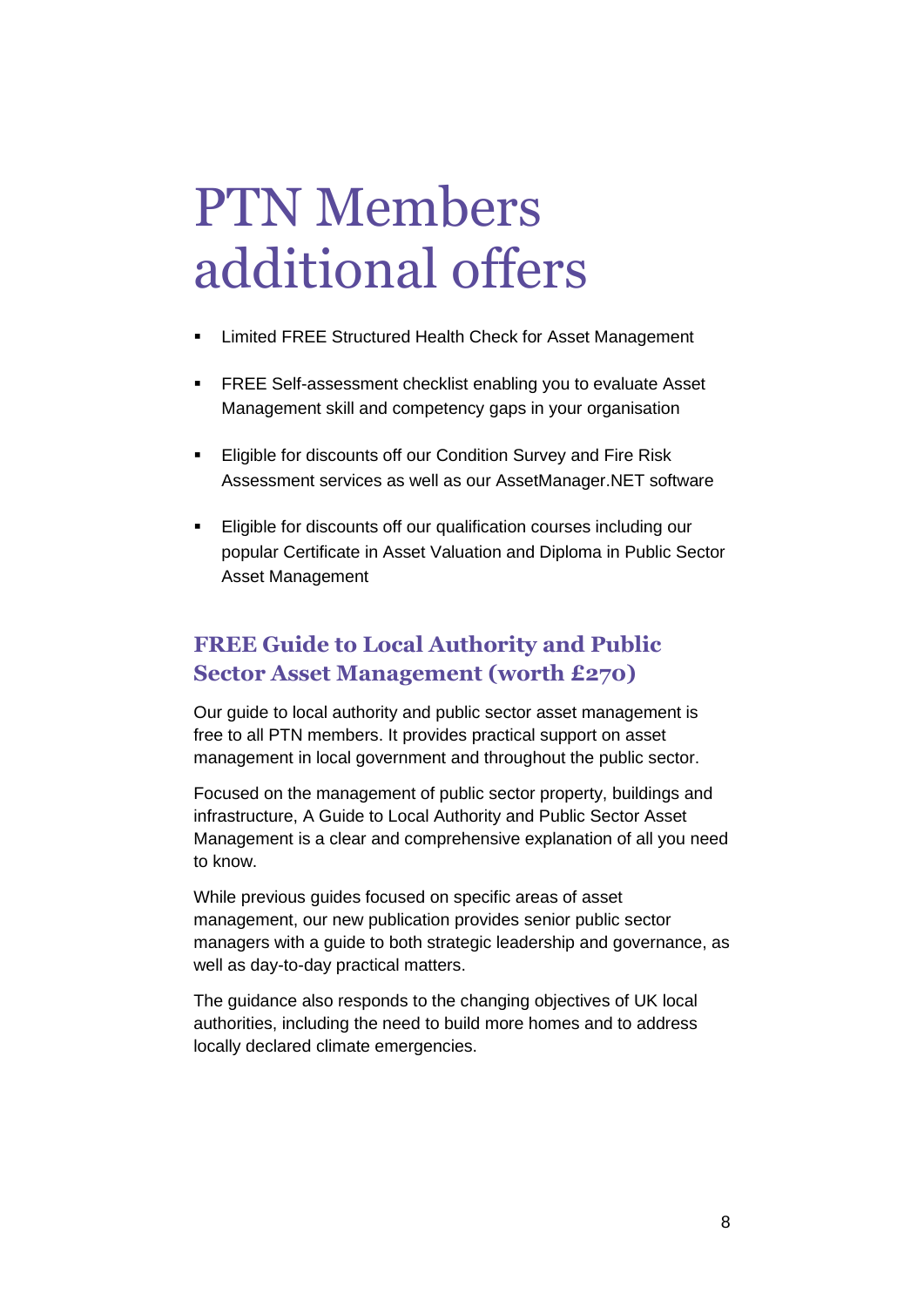## Benefits of membership for your organisation

## **The Property Training Network (PTN) gives your organisation access to a wealth of benefits:**

- **Tapping into expertise**: Access to practical support, ideas and advice from our strategic property experts – we are here to help you solve your problems
- **Putting you in control**: Pre-paid and flexible delegate places to each of the series of PTN events per subscription year which you can use when you like during the membership year.
- **Networking opportunities** with peers and colleagues at the events
- **Ability to make 'calls for help'** raise issues and share experiences and approaches with peers in other Authorities.
- **Cutting edge**: Access to the latest approaches from other members of the network and across the sector bringing you the latest best practice
- **On topic**: Our programme seeks to up-date your knowledge and skills to meet the burning issues of the day and the demands that your organisation will be making of you over the coming year.
- **Getting started**: Our introduction to... events will give you the grounding you need on the basics of asset management – providing a fast track for further learning and experience.
- **Saving you time**: more practical tools, templates, guidance, processes and standards for you to take away and adapt in your organisation – to save you reinventing the wheel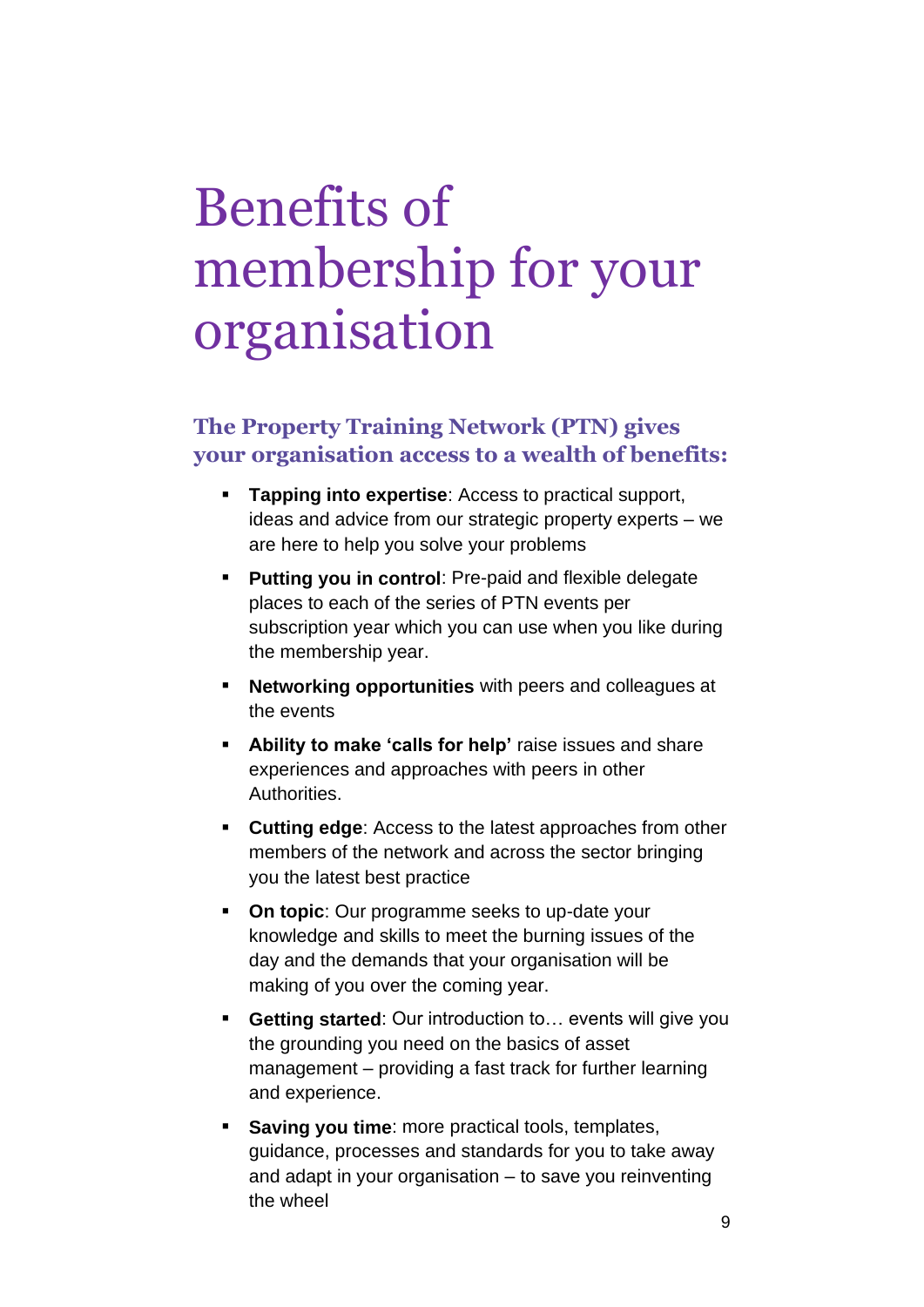

## **Subscribe today**

Email **[ptn@cipfa.org](mailto:ptn@cipfa.org)** to request the subscription form and return via email to **[ptn@cipfa.org](mailto:ptn@cipfa.org)**

## Subscription prices for the PTN - **Frozen**

Delegate places indicate the number of pre-paid places to use throughout the membership period at PTN events

| Level                   | <b>Annual subscription</b> | Delegate places*        |
|-------------------------|----------------------------|-------------------------|
| 3                       | $£945 + VAT$               | 3                       |
| $\overline{\mathbf{4}}$ | $£1,260 + VAT$             | $\overline{\mathbf{4}}$ |
| 5                       | $£1,575 + VAT$             | 5                       |
| 6                       | $£1,890 + VAT$             | 6                       |
| 8                       | $£2,400 + VAT$             | 8                       |
| 10                      | £3,000+ VAT                | 10                      |
| 12                      | $£3,600 + VAT$             | 12                      |
| 14                      | $£3,900 + VAT$             | 14                      |
| <b>16</b>               | $£4,560 + VAT$             | <b>16</b>               |
| 18                      | $£5,130 + VAT$             | 18                      |
| 20                      | $£5,700 + VAT$             | 20                      |

**\***No. of pre-paid Delegate Places per subscription period (not per PTN event)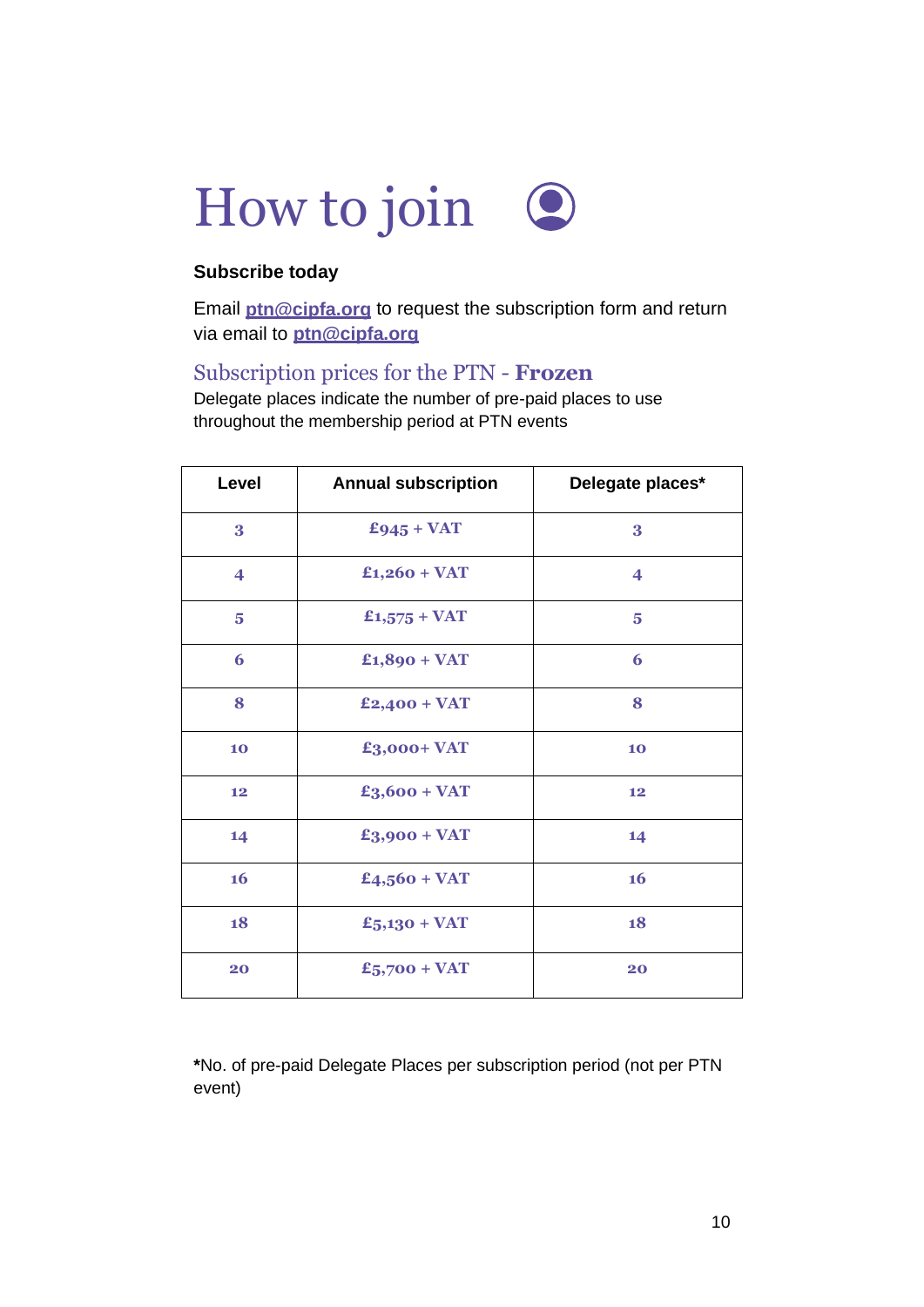## About CIPFA **Property**

With over 25 years of experience supporting local authorities and other public sector organisations around the UK under our belt, we like to think we have touched upon the lives and work of most public sector property professionals and organisations who know of the wider Institute and what it represents.

Alongside the Institute's role as the custodians and originators of prudent financial management guidance, at CIPFA Property we seek to support the public sector in the application of the guidance by shining a light on best practice in a property context. Whether looking at pressing issues of the day or more perennial issues that need regular attention, we deliver conferences, networks, consultancy, training, surveys and software that show our members and clients what 'best' looks like.

Across CIPFA we tackle the challenges facing the public sector by shaping the big picture and the detail of how to make things work, through both theory and practice. We lead the way in public services globally through strong principles and standards and we build on our insight to influence the legislation and frameworks that drive decision making.

We are at the forefront of briefing the public sector on forthcoming changes within Asset Management and the wider aspects of Property Services provision. We continue to work closely with many government and leading professional agencies and partners to inform and influence asset management planning policies and good practice in property management within the public sector.